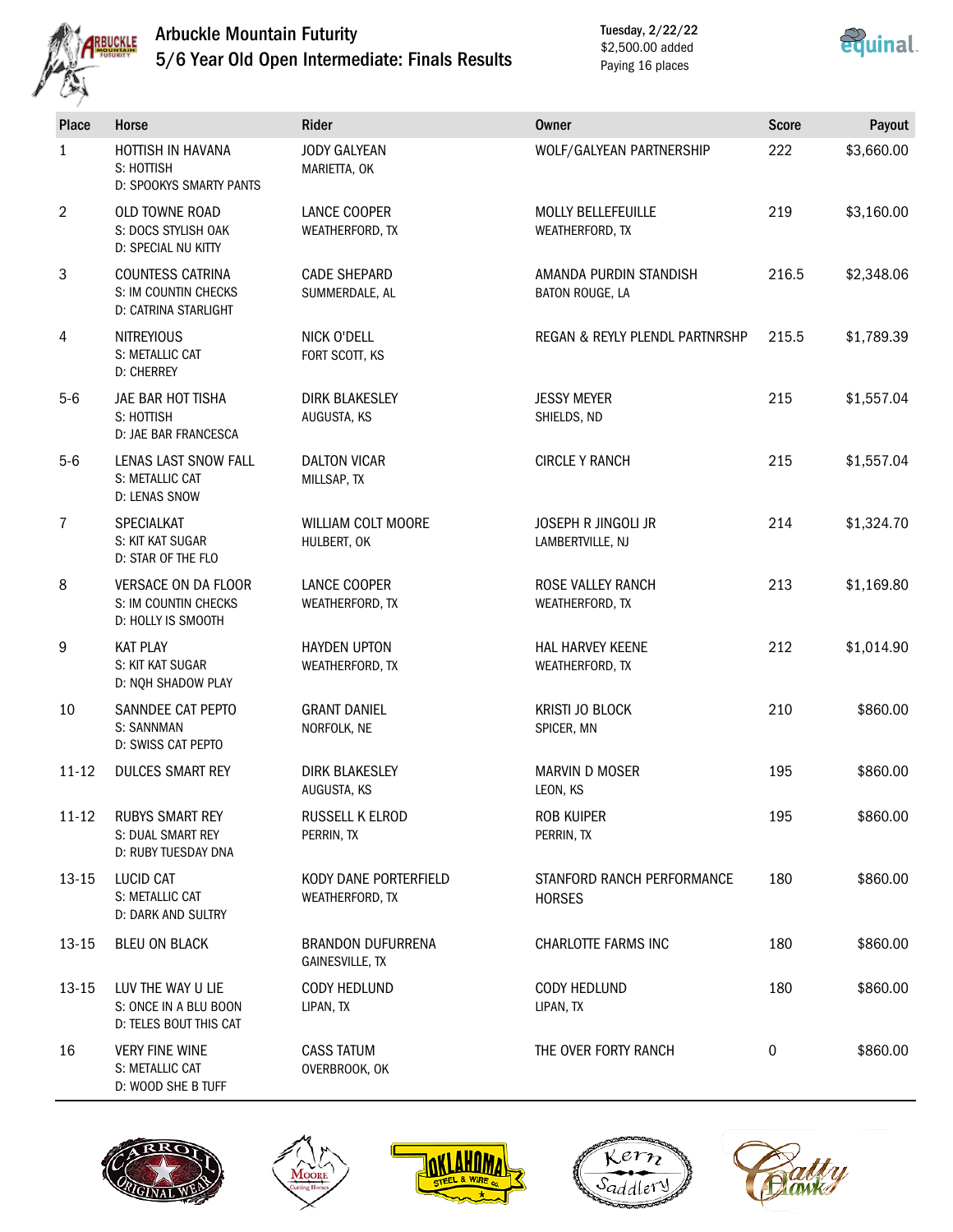

### Arbuckle Mountain Futurity 5/6 Year Old Open Intermediate: Finals Results

Tuesday, 2/22/22 \$2,500.00 added Paying 16 places



Place Horse **Rider Rider Score** Rider Score Payout Score Rayout Score Rayout Score Rayout

Total Payout \$23,600.93









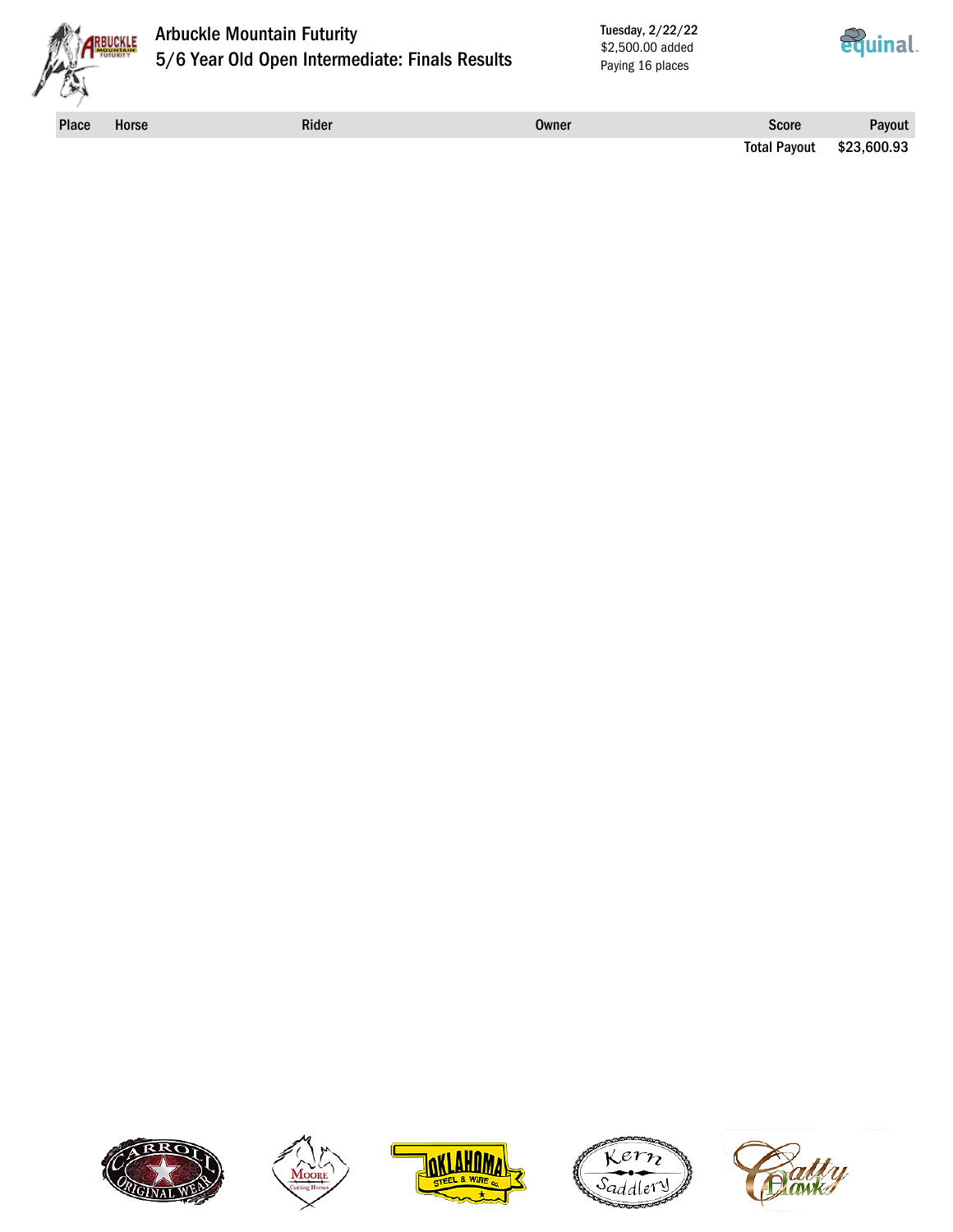

# Arbuckle Mountain Futurity



# 5/6 Year Old Open Intermediate: Finals: Gelding Results

| <b>Place</b> | Horse                                                               | <b>Rider</b>                             | Owner                                        | <b>Score</b> | Payout     |
|--------------|---------------------------------------------------------------------|------------------------------------------|----------------------------------------------|--------------|------------|
| 1            | <b>OLD TOWNE ROAD</b><br>S: DOCS STYLISH OAK<br>D: SPECIAL NU KITTY | LANCE COOPER<br>WEATHERFORD, TX          | <b>MOLLY BELLEFEUILLE</b><br>WEATHERFORD, TX | 219          | \$2,038.40 |
| 2            | <b>NITREYIOUS</b><br>S: METALLIC CAT<br><b>D: CHERREY</b>           | NICK O'DELL<br>FORT SCOTT, KS            | REGAN & REYLY PLENDL PARTNRSHP               | 215.5        | \$1,528.80 |
| 3            | <b>SPECIALKAT</b><br>S: KIT KAT SUGAR<br>D: STAR OF THE FLO         | <b>WILLIAM COLT MOORE</b><br>HULBERT, OK | JOSEPH R JINGOLI JR<br>LAMBERTVILLE, NJ      | 214          | \$1,019.20 |
| 4            | <b>KAT PLAY</b><br>S: KIT KAT SUGAR<br>D: NOH SHADOW PLAY           | <b>HAYDEN UPTON</b><br>WEATHERFORD, TX   | <b>HAL HARVEY KEENE</b><br>WEATHERFORD, TX   | 212          | \$509.60   |
| $5-6$        | <b>DULCES SMART REY</b>                                             | <b>DIRK BLAKESLEY</b><br>AUGUSTA, KS     | MARVIN D MOSER<br>LEON, KS                   | 195          | \$0.00     |
| $5-6$        | <b>RUBYS SMART REY</b><br>S: DUAL SMART REY<br>D: RUBY TUESDAY DNA  | <b>RUSSELL K ELROD</b><br>PERRIN, TX     | ROB KUIPER<br>PERRIN, TX                     | 195          | \$0.00     |

Total Payout \$5,096.00









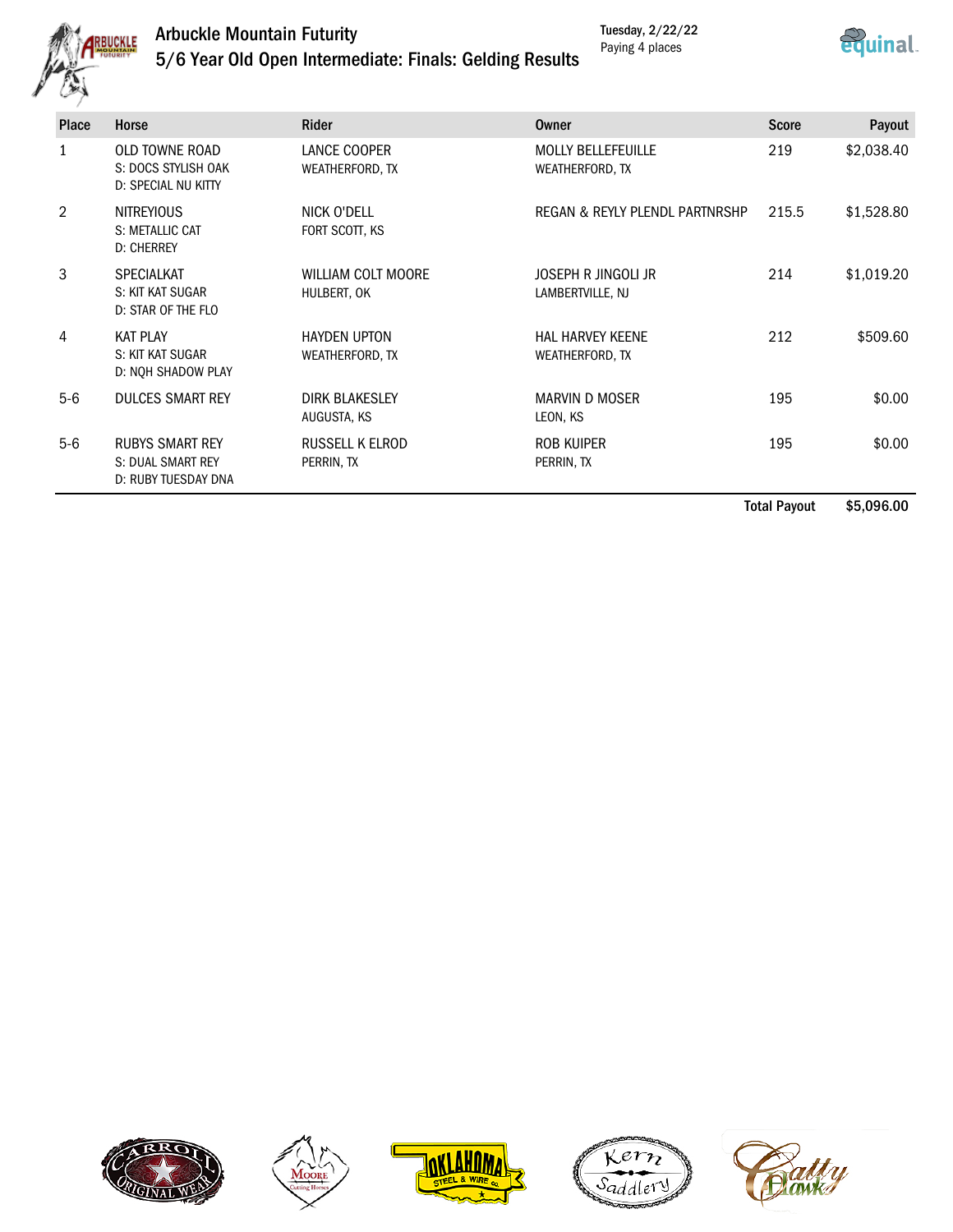

#### Arbuckle Mountain Futurity 5/6 Year Old Open Intermediate: Finals: 35K Novice Results

Tuesday, 2/22/22 Paying 4 places



| <b>Place</b> | Horse                                                              | <b>Rider</b>                         | Owner                                     | Score | Payout     |
|--------------|--------------------------------------------------------------------|--------------------------------------|-------------------------------------------|-------|------------|
|              | LENAS LAST SNOW FALL<br>S: METALLIC CAT<br>D: LENAS SNOW           | DALTON VICAR<br>MILLSAP, TX          | <b>CIRCLE Y RANCH</b>                     | 215   | \$1,881.60 |
| 2            | <b>RUBYS SMART REY</b><br>S: DUAL SMART REY<br>D: RUBY TUESDAY DNA | RUSSELL K ELROD<br>PERRIN, TX        | ROB KUIPER<br>PERRIN, TX                  | 195   | \$1,411.20 |
| 3            | <b>BLEU ON BLACK</b>                                               | BRANDON DUFURRENA<br>GAINESVILLE, TX | CHARLOTTE FARMS INC                       | 180   | \$940.80   |
| 4            | A LITTLE SNOW<br>S: METALLIC CAT<br>D: SMARTLITTLESNOWFLAKE        | <b>SHANE CARLON</b><br>WHITT, TX     | RUTH B COGSWELL<br><b>WEATHERFORD, TX</b> |       | \$470.40   |

Total Payout \$4,704.00